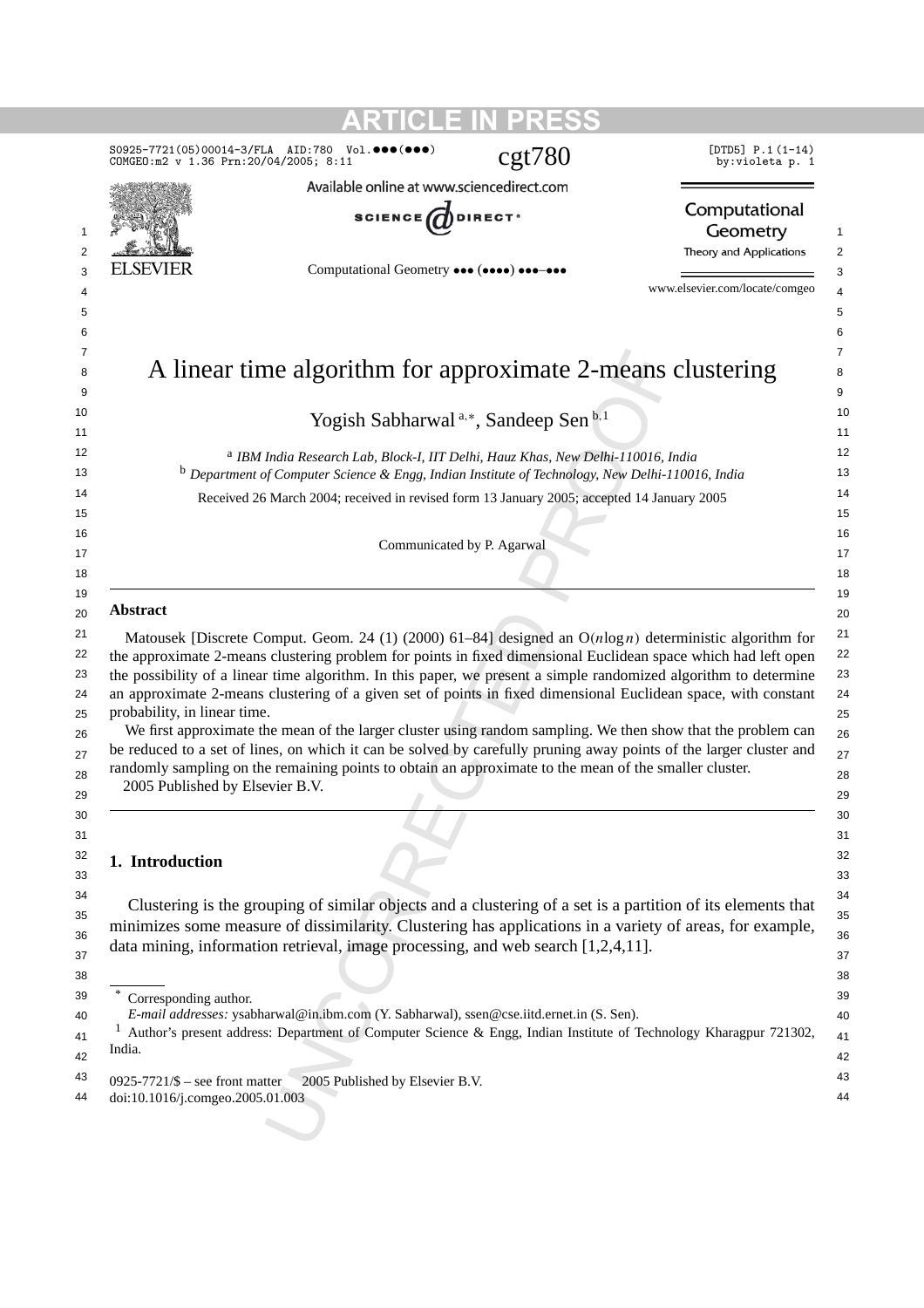S0925-7721(05)00014-3/FLA AID:780 Vol.•••(•••) cgt $780$  [DTD5] P.2(1-14)<br>COMGEO:m2 v 1.36 Prn:20/04/2005; 8:11 cgt780 by:violeta p. 2

2 *Y. Sabharwal, S. Sen / Computational Geometry* ••• *(*••••*)* •••*–*•••

<sup>1</sup> A popular clustering method for points in Euclidean space is *k*-means clustering. For completeness, <sup>1</sup> 2 we begin with some formal definitions.

 $3<sup>3</sup>$ **Definition 1.1** (*k*-means clustering). Given a set P of *n* data points in *d*-dimensional Euclidean space,  $\mathfrak{R}^d$ , 4 5 and an integer *k*, the problem is to determine a set, *K*, of *k* points in  $\mathbb{R}^d$ , called centers, that minimize the  $6<sub>6</sub>$  mean squared Euclidean distance from each data point to its nearest center. This measure is often called  $<sub>6</sub>$ </sub>  $\tau$  the squared error distortion ( $\Delta$ ).

$$
\Delta(P) = \sum_{p \in P} d(p, K)^2
$$

<sup>10</sup> where  $d(p, K)$  = Euclidean distance of *p* from its closest point in *K*.

12 The clusters  $S_1, S_2, \ldots, S_k$  of *P* are derived from the set  $K = \{x_1, x_2, \ldots, x_k\}$ . The cluster  $S_i$  is derived 12 13 from the point  $x_i$  by taking those points of *P* for which  $x_i$  is the closest point in *K*. Thus the points are 13 14 14 partitioned by the Voronoi diagram of the set of centers.

15 Moreover,  $x_i$  is the centroid of set  $S_i$ , i.e.,

$$
16 \t\t x_i = C(S_i) = \frac{1}{|S_i|} \sum_{s \in S_i} s.
$$

 $\delta S_i$  18 19 Clustering based on *k*-means is closely related to a number of other clustering problems. These include  $_{20}$  the *k*-medians, in which the objective is to minimize the sum of the distances to the nearest center, and  $_{20}$ the *k*-center problem, in which the objective is to minimize the maximum distance.

22 Polynomial time approximation algorithms for clustering problems are very important considering 22 that the exact solutions are often intractable [5,10]. The approximation version of the  $k$ -means problem  $_{23}$ <sub>24</sub> is to determine a solution that is within a constant factor of the optimal solution.

Learn distance of p from its closest point in K.<br>  $K$ )<sup>2</sup><br>
idean distance of p from its closest point in K.<br>  $\therefore$  S<sub>k</sub> of P are derived from the set  $K = \{x_1, x_2, ..., x_k\}$ . The<br>
king those points of P for which  $x_i$  is the **Definition 1.2** ((1+*ε*)*-approximate k-means clustering*). Given a set *P* of *n* data points in *d*-dimensional  $\frac{25}{26}$ 26 **26** Euclidean space,  $\mathfrak{R}^d$ , an integer *k*, and an approximation factor  $\varepsilon > 0$ , the problem is to determine a set of  $27 - 27$ *k* points in  $\mathbb{R}^d$ , so that the squared error distortion,  $\Delta$  is within a factor of  $(1 + \varepsilon)$  of the optimal squared  $\frac{2\pi}{28}$  $29$  29 error distortion  $\Delta_{\theta}$ , i.e.,

$$
30 \qquad \Delta \leqslant (1+\varepsilon)\Delta_0. \tag{30}
$$

 $31$  $32$  The 2-means clustering problem is the special case of the *k*-means clustering problem where  $k = 2$ . Even the 2-means clustering problem is NP-hard when  $d$  is not fixed [3].

We use  $\Delta$  to denote the *k*-means cost of a point set with respect to a given point, i.e.,

35 
$$
\Delta(S, y) = Cost_{k\text{-means}}(S, y) = \sum_{x \in S} ||x - y||^2.
$$
36

When the given point *y* is the centroid ( $y = C(S) = \frac{1}{|S|} \sum_{x \in S} x$ ) of the given point set *S*, then we simply  $38$  denote it as  $\Delta(S)$ , i.e.,

$$
\Delta(S) = \sum_{x \in S} \|x - C(S)\|^2.
$$

41 When the set *S* is a singleton {*x*}, then we simply denote it as  $\Delta(x, y)$ , i.e.,

42  
43 
$$
\Delta(x, y) = ||x - y||^2
$$
.

<sup>44</sup> This is simply the square of the Euclidean metric.

11  $\blacksquare$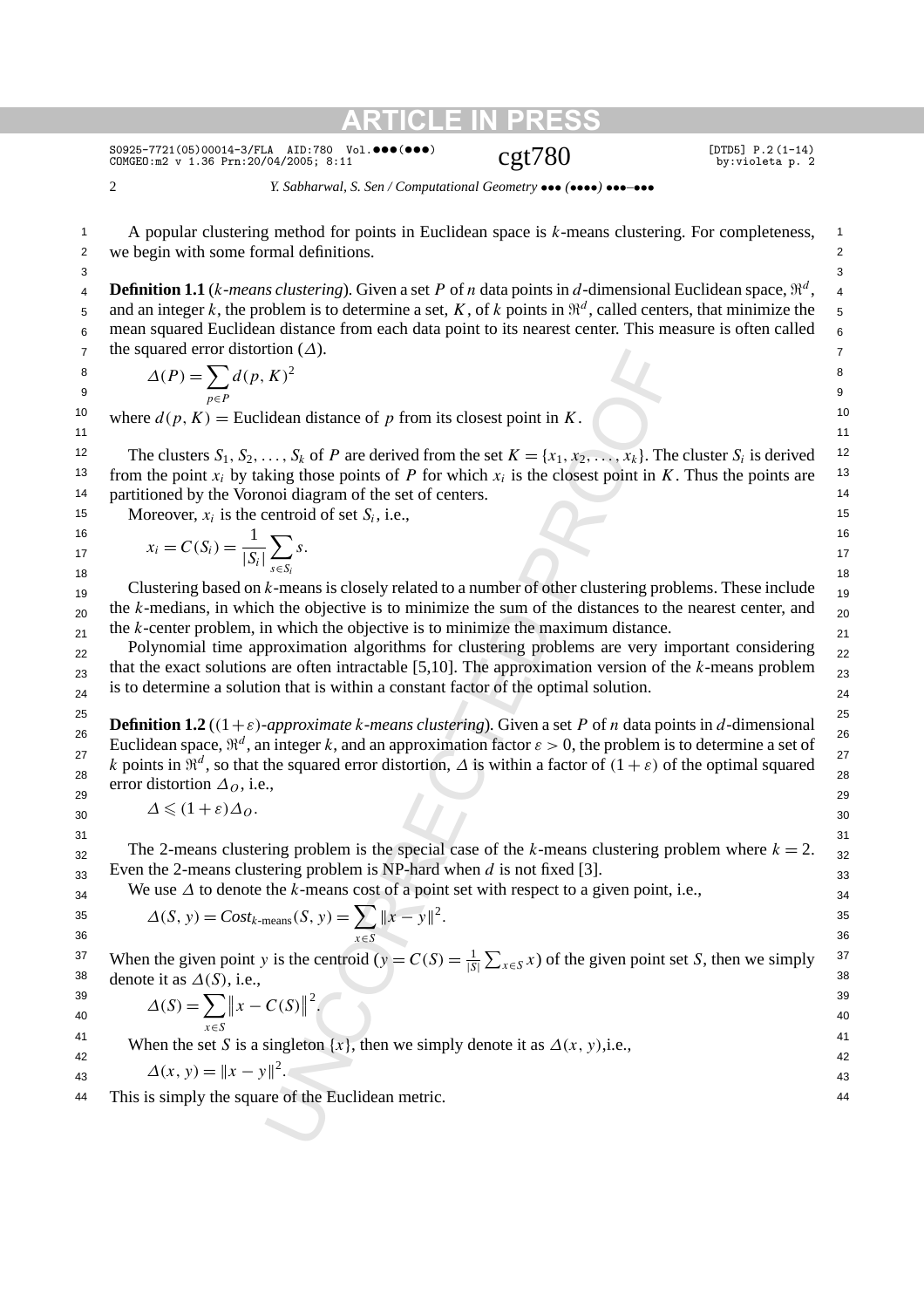*Y. Sabharwal, S. Sen / Computational Geometry* ••• *(*••••*)* •••*–*••• 3

#### 1 1 *1.1. Our results*

<sup>3</sup> We present a randomized algorithm that determines the approximate  $(1 + \varepsilon)$  2-means clustering of a <sup>3</sup> <sup>4</sup> given point set in linear time, with constant probability, for any dimension.

log<sup>2</sup>*n*) time with probability  $(1 - \frac{1}{\Omega(\log p)})$ . For higher dim<br>
in increases exponentially in d. Recently, Matousek [9] gan<br>
in creases exponentially in d. Recently, Matousek [9] gan<br>
in  $\alpha$  2-means clustering. The al <sup>5</sup> It is interesting that even the 2-means clustering problem has eluded efficient and simple algorithms <sup>5</sup> <sup>6</sup> for a long time. Inaba et al. [7] gave an algorithm to compute the  $(1 + \frac{1}{\Omega(n \log n)})$  approximate clustering <sup>6</sup>  $\frac{7}{2}$  reaches the  $\alpha$  (5/31, 2) time with each differ (1)  $\frac{1}{2}$ . Furthermore, the wave  $\frac{7}{2}$ on the plane in  $O(n^{5/3} \log^2 n)$  time with probability  $(1 - \frac{1}{\Omega(n \log n)})$ . For higher dimensions, the running  $\frac{1}{8}$ <sup>9</sup> terministic algorithm for 2-means clustering. The algorithm is fairly complicated and relies on several 10<br>results in computational geometry that depend heavily on the dimensions, leading to a running time of 11  $O(n \log n \cdot \varepsilon^{-2d} \log(1/\varepsilon) + n\varepsilon^{-(4d-2)} \log(1/\varepsilon)).$ time of their algorithm increases exponentially in *d*. Recently, Matousek [9] gave an  $O(n \log n)$  de-

12 One of the questions left open in [9] by Matousek was whether  $\Omega(n \log n)$  is a lower bound. We 13  $13$  13 present a randomized algorithm with running time of  $O((1/\varepsilon)^{O(1/\varepsilon)}(d/\varepsilon)^d n)$ , which is linear in  $n^2$  14

#### $16$  $\frac{17}{17}$  2. The minimum restricts to  $\frac{17}{17}$ **2. Preliminaries**

19 19 We describe here some definitions and known results that we will use later in our algorithm.

#### 21 21 *2.1. Approximating the centroid of a set of points*

23 23 The following lemma due to Inaba et al. [7] shows that the centroid of a set, *P*, of points in 24 24 *d*-dimensional Euclidean space can be approximated by random sampling.

26 26 **Lemma 2.1** [7]*. Let T be a sample of m points obtained by m independent draws at random from S. Then*  $27$  *with probability*  $1 - \delta$ ,  $27$ 

$$
\Delta(S, C(T)) < \left(1 + \frac{1}{\delta m}\right) \Delta(S).
$$
\n<sup>28</sup>  
\n30  $\Delta(S, C(T)) < \left(1 + \frac{1}{\delta m}\right) \Delta(S).$ 

Thus, by considering the centroid of a random sample, *S*, of size  $2/\varepsilon$  ( $m = 2/\varepsilon$ ), with constant prob- $\frac{32}{22}$  ability ( $\delta = 1/2$ ), we can approximate the centroid of a set of points *P*, so that the cost of the clustering to this point is within a factor of  $(1 + \varepsilon)$  of the cost of the clustering to the mean of *P*. We call such an 34 34 approximate, an *ε*-*approximation* to the centroid.

 $\frac{35}{25}$   $\frac{1}{11}$   $\frac{1}{11}$   $\frac{1}{11}$   $\frac{1}{11}$   $\frac{1}{11}$   $\frac{1}{11}$   $\frac{1}{11}$   $\frac{1}{11}$   $\frac{1}{11}$   $\frac{1}{11}$   $\frac{1}{11}$   $\frac{1}{11}$   $\frac{1}{11}$   $\frac{1}{11}$   $\frac{1}{11}$   $\frac{1}{11}$   $\frac{1}{11}$   $\frac{1}{11}$   $\frac{1}{11}$  Note that this also establishes the existence of a set of  $2/\varepsilon$  points of *P*, whose centroid is an  $\varepsilon$ -<br>36 37 37 approximation to the centroid of *P*.

38 38  $39 \t2.2 \t6.0 \t4.7 \t3.9$ *2.2. ε-near pairs*

40 40 We present here the concept of  $\varepsilon$ -near pairs and a result on such pairs due to Matousek [9].

43 43 <sup>2</sup> In an independent work, Har-Peled and Mazumdar [6] discovered a linear time algorithm that runs in linear time for fixed *k* 44 44 and in a more recent work [8] the authors describe a linear time algorithm for fixed *k* and *any* dimension.

42 42

2  $\sim$  2  $15$  15 18 18 20 20 22 22  $25$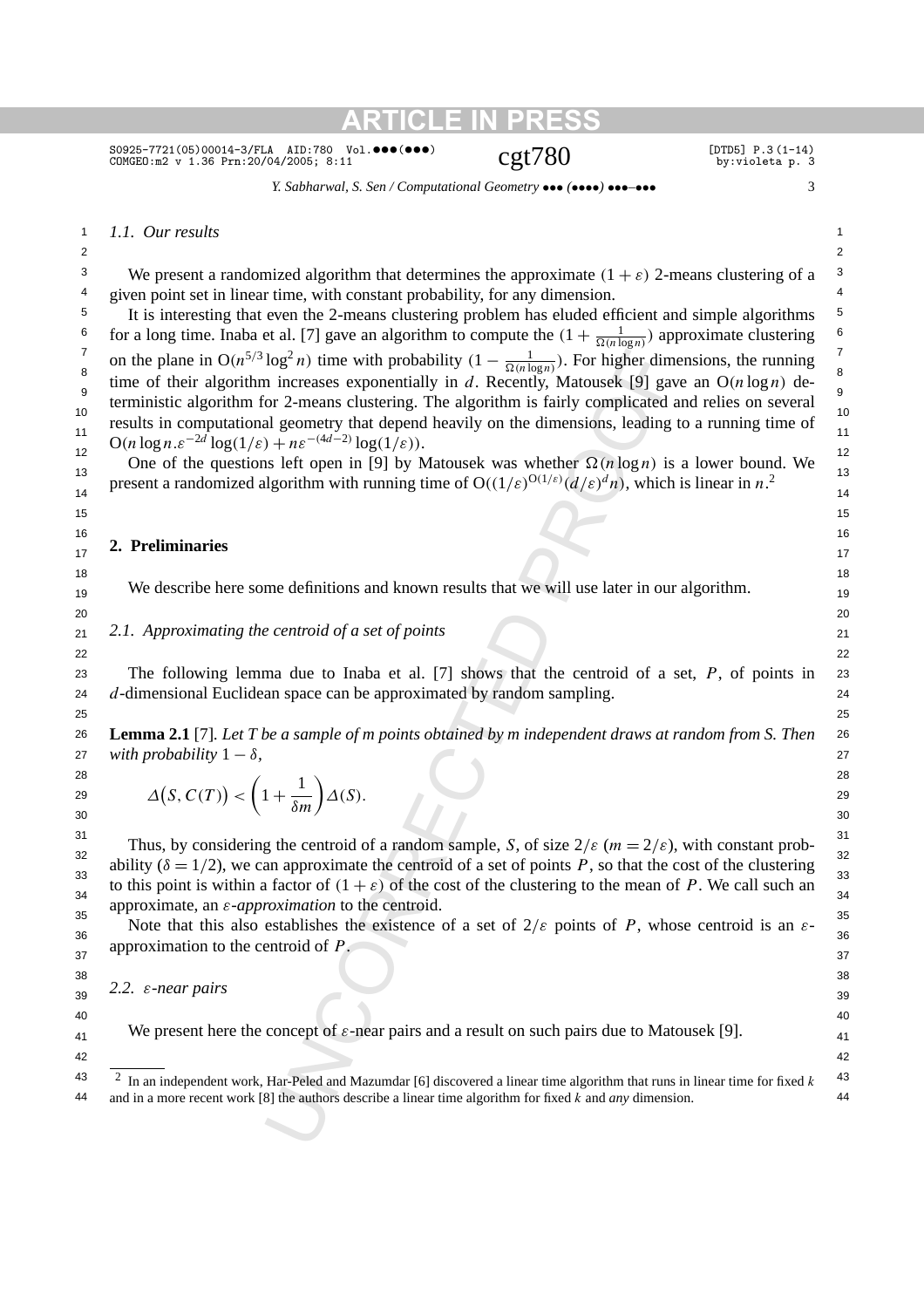SO925-7721(O5)00014-3/FLA AID:780 Vol.•••(•••) cgt $780$  [DTD5] P.4(1-14)<br>COMGEO:m2 v 1.36 Prn:20/04/2005; 8:11 cgt780 by:violeta p. 4

4 *Y. Sabharwal, S. Sen / Computational Geometry* ••• *(*••••*)* •••*–*•••

**1 Definition 2.1.** For a real number  $\varepsilon \ge 0$ , we define a relation  $\sim_{\varepsilon}$  on (ordered) pairs of points in *dz* dimensional Euclidean space,  $\Re^d$ : we let  $(x, y) \sim_\varepsilon (x', y')$  if  $||x - x'|| \leq \varepsilon ||x - y||$  and  $||y - y'|| \leq 2$  $s \in ||x - y||$ . We say that  $(x, y)$  and  $(x', y')$  are  $\varepsilon$ -near if  $(x, y) \sim_{\varepsilon} (x', y')$  and  $(x', y') \sim_{\varepsilon} (x, y)$ . The 4 relation  $\sim_{\varepsilon}$  is not "quite" symmetric.

 $5$ 

6 6 The following lemma is due to Matousek [9].

7 7 **Lemma 2.2** [9]. If  $(x, y)$  and  $(x', y')$  are  $\varepsilon$ -near pairs, and if C is the cost of the 2-means clustering  $\infty$ 9 *induced by*  $(x, y)$  *and*  $C'$  *is the cost of the* 2*-means clustering induced by*  $(x', y')$ *, then,* 

 $C \leqslant (1 + 16\varepsilon)C'$ .

<sup>12</sup> This lemma states that if there are two pairs of centers that are close to each other, then the cost of the <sup>12</sup> <sup>13</sup> clusterings induced by the two pairs does not differ very much.<sup>13</sup>  $14$   $14$ 

 $15$  15

 $17$  and  $17$  and  $17$  and  $17$  and  $17$  and  $17$  and  $17$  and  $17$  and  $17$  and  $17$ 

11  $\blacksquare$ 

#### 16 16 **3. The algorithm**

y) and  $(x', y')$  are  $\varepsilon$ -near pairs, and if C is the cost of the<br>C' is the cost of the 2-means clustering induced by  $(x', y')$ , th<br>C' is the cost of the 2-means clustering induced by  $(x', y')$ , th<br>is that if there are two pairs <sup>18</sup> The main ideas behind the algorithm are as follows. We first obtain candidate centers for the centroid<sup>18</sup> <sup>19</sup> of the larger cluster by random sampling. We then construct a set of lines through each of these candidate <sup>19</sup> <sup>20</sup> centers to obtain a line close enough to the line joining the optimal centroid pair. We reduce the *approxi*-<br><sup>20</sup> <sup>21</sup> *mate* 2-means clustering problem to a set of *center location on a line* problems determined by these lines. <sup>21</sup> <sup>22</sup> We then solve the approximate version of the *center location on a line* problem (defined below formally) <sup>22</sup> <sup>23</sup> on these lines by random sampling. This gives us an approximation to the centroid of the smaller cluster. <sup>23</sup> <sup>24</sup> We define the center location on a line problem as follows: <sup>24</sup>

26 26 **Definition 3.1** (*Center location on a line*)*.* Given a set *P* of *n* data points in *d*-dimensional Euclidean <sup>27</sup> space,  $\mathfrak{R}^d$ , a fixed point  $c_1$  and a line  $\ell$  passing through  $c_1$ , the problem is to find another point  $c_2$  on the <sup>27</sup> 28 line  $\ell$  so as to minimize the cost of the 2-means clustering induced by  $(c_1, c_2)$ . This measure,  $\phi$ , is the 28 29 29 cost of the center location on the line problem and is defined as

 $25$ 

$$
\phi(P, c_1, \ell) = \min_{c_2 \in \ell} \{ \Delta(P_1, c_1) + \Delta(P_2, c_2) \}
$$
\n<sup>30</sup>

 $32$  denote  $P$ ,  $P$ ) is the existence index of  $P$ where  $(P_1, P_2)$  is the partitioning induced by  $(c_1, c_2)$  (i.e., the partitioning induced by the perpendicular  $\frac{32}{33}$  $34$   $34$ bisector of  $(c_1, c_2)$ ).

<sup>35</sup> The approximation version of this problem is stated as follows: <sup>35</sup>

**Definition 3.2** ( $(1 + \varepsilon)$ *-approximate center location on a line*). Given a set *P* of *n* data points in *d*-<sup>38</sup> dimensional Euclidean space,  $\mathfrak{R}^d$ , a fixed point  $c_1$ , a line  $\ell$  passing through  $c_1$  and an approximation <sup>38</sup>  $39$  factor  $\varepsilon > 0$ , the problem is to determine another point  $c_2$  on the line  $\ell$  such that

43 43

36 36

40  
41  
42  

$$
\Delta(P_1, c_1) + \Delta(P_2, c_2) \leq (1+\varepsilon)\phi(P, c_1, \ell)
$$
44

42 where  $(P_1, P_2)$  is the partitioning induced by  $(c_1, c_2)$ .

44 We also define a  $(p, \theta)$ -covering as follows: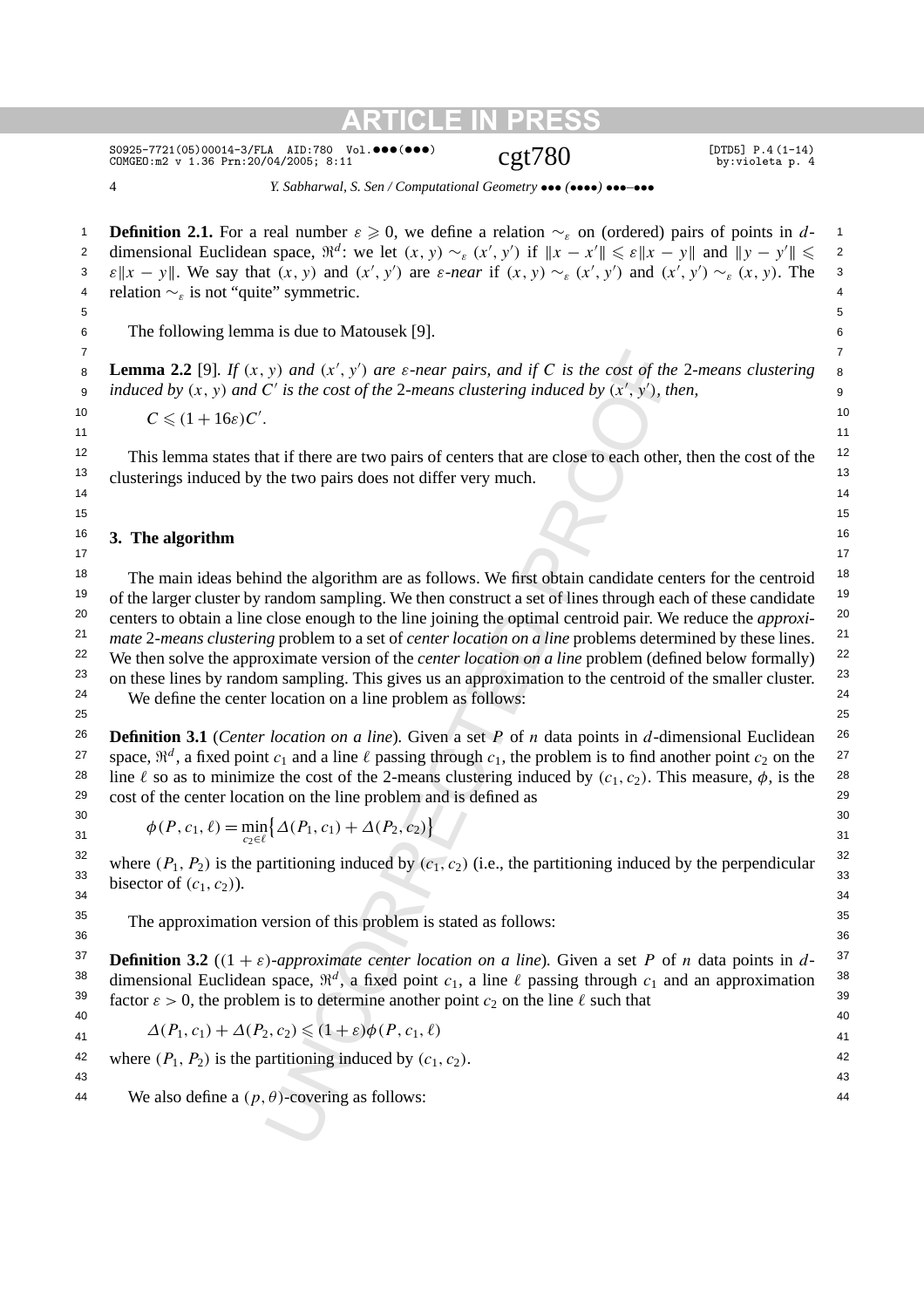SO925-7721(O5)00014-3/FLA AID:780 Vol.•••(•••) cgt780 by:violeta p. 5 (1-14)

*Y. Sabharwal, S. Sen / Computational Geometry* ••• *(*••••*)* •••*–*••• 5

reduces the *approximate* 2-means clustering problem to a s<br>
re this, we start by randomly sampling a set of points, from w<br>
this, we start by randomly sampling a set of points, from w<br>
that contains an approximation to t **1 Definition 3.3** ((p,  $\theta$ )*-covering*). Given a point p in d-dimensional Euclidean space,  $\mathbb{R}^d$ , and a parameter 1  $θ$  (0 <  $θ$  < 2π), we define a (p,  $θ$ )-covering to be a set of lines Y passing through p, such that, for any <sup>2</sup> 3 line  $\ell$ , passing through *p*, there exists a line  $\ell'$  in  $\mathcal Y$  that makes an angle at most  $\theta$  with  $\ell$ . 4 4 5 5 The formal algorithm is described by the procedures 2-means and CenterLocation described in Figs. 1 6 6 and 2 respectively. 7 7 Algorithm 2-means reduces the *approximate* 2*-means clustering* problem to a set of *center location* 8 8 *on a line* problems. For this, we start by randomly sampling a set of points, from which we can derive a 9 set of candidate centers that contains an approximation to the centroid of the larger cluster, with constant 9 10 10 probability. We proceed with the remaining steps for each of the candidate centers in the set. Now that 11 we have an approximation to one of the centroids, our goal is to approximate the other centroid. We first 11 12 approximate the line joining the optimal centers. For this, we construct a set of lines (covering) passing 12 13 13 14 14 **Algorithm** 2**-means***(P , ε)* 15 15 **Inputs :** *P* : Point set, *ε*: approximation factor 16 **Output :** A  $(1 + \varepsilon)$  *approximate* 2-*means clustering* of the points in *P* 16  $17$  and  $17$  and  $17$  and  $17$  and  $17$  and  $17$  and  $17$  and  $17$  and  $17$  and  $17$ 18 1. Let  $\alpha = \varepsilon/16$ ,  $\theta = \varepsilon/1024$ ,  $\delta = \varepsilon/4$ . 19 19 2. (Approximate the centroid of the larger cluster) 19 (a) Randomly sample a set,  $R$ , of  $8/\alpha$  points (independently drawn) from  $P$ . (b) Let *T* be the set of centroids of all subsets of *R* of size  $2/\alpha$ . 22<br>
(a) Construct a set Y of lines that is a  $(c'_1, \theta)$ -covering. 23<br>
(b) For each  $\ell$  in  $\mathcal{Y}$ , solve **CenterLocation** $(P, c'_1, \ell, \delta)$ . 24 24 4. Return the solution which has minimum cost. 25 25 26 26 Fig. 1. The 2-means algorithm. 27 27 28<br> **Algorithm CenterLocation** $(P, c_1, \ell, \delta)$ 29 29 **Inputs :** *P* : Point set, *c*1: fixed center,  $\ell$ : line passing through  $c_1$  on which to locate the second center  $\ell$ 31 31 *δ*: approximation factor **Output :** The solution for a  $(1 + \delta)$ -approximate center location on line  $\ell$  32  $33$ 34 1. Project the points of  $P$  onto line  $\ell$ . Let  $P'$  be the projected points. 35 2. (Assume center to be located is to the right of  $c_1$ )  $36$  For  $i = 1$  to  $\log |P'|$  36 37 (a) Let  $M_R$  be the right most  $|P'|/2^i$  points of  $P'$ . (b) Randomly sample a set, *R* of  $8/\delta$  points (independently drawn) from  $M_R$ .  $39$  (c) Let *T* be the set of centroids of all subsets of *R* of size  $2/\delta$ . (d) For each  $c'_2$  in *T*, compute the cost of the clustering induced by  $c_1$ ,  $c'_2$ . 41 41 41 41 41 41 All Return the solution which has minimum cost. 42 42 43 43 Fig. 2. The approximate center location on a line algorithm.44 44 3. For each point  $c'_1$  in  $T$ , 3. Repeat step 2 assuming the center to be located is to the left of *c*1.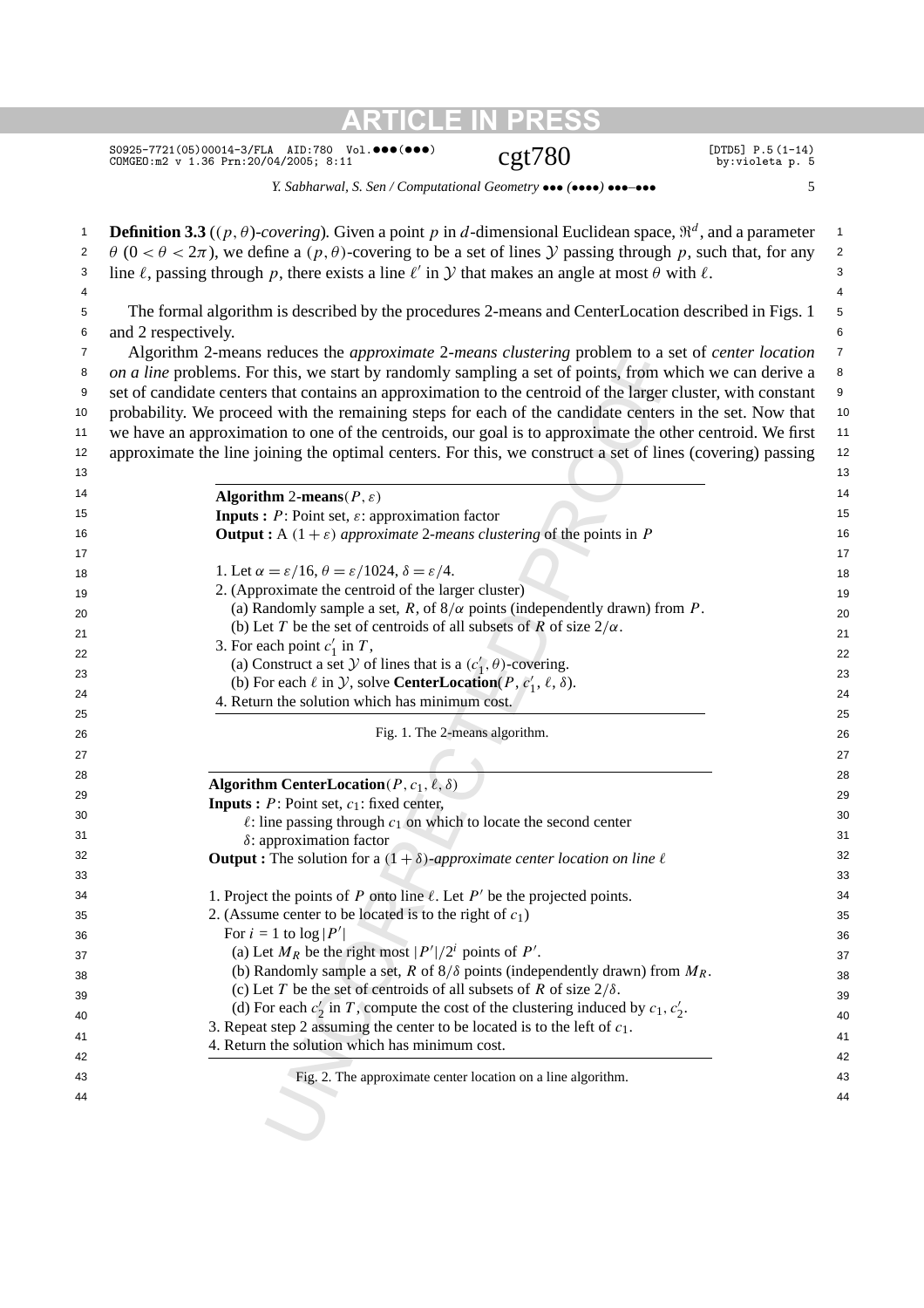S0925-7721(05)00014-3/FLA AID:780 Vol.•••(•••) cgt780 by:violeta p. 6 (1-14)<br>CGT780 by:violeta p. 6

6 *Y. Sabharwal, S. Sen / Computational Geometry* ••• *(*••••*)* •••*–*•••

<sup>1</sup> through the first center and making a small angle with each other, such that at least one of the lines is <sup>1</sup> 2 2 close enough, in orientation, to the actual line joining the optimal centers. For each of the lines in the 3 3 covering above and the corresponding approximation to the centroid, we solve the *center location on a* <sup>4</sup> line problem, by calling algorithm CenterLocation (we will later show that by restricting the other center <sup>4</sup> 5 5 to lie on this line, we only suffer by a small factor in our approximation).

cted above (we will later show that it sufttese to solve the ap<br>ning only by a small factor in our approximation). We first give the aprole and above (we will later show that it suffices that<br>ing only by a small factor in 6 6 Algorithm CenterLocation solves the *approximate center location on a line* problem on each of the <sup>7</sup> candidate lines constructed above (we will later show that it suffices to solve the approximation version <sup>7</sup> 8 of this problem, suffering only by a small factor in our approximation). We first project all the points 8 9 onto this line, converting it to a problem in one dimension after transformation. Since there are only two 9 <sup>10</sup> directions to the line, the smaller cluster must lie either to the right or to the left. We repeat the remaining <sup>10</sup> <sup>11</sup> steps for each of the two directions. We solve the problem, by guessing the size of the smaller cluster <sup>11</sup> 12 within a constant factor. For each of the O(log *n*) possible guesses, we again take a random sample from 12 <sup>13</sup> the points on that side of the line and obtain a set of points that contains an approximation to the centroid<sup>13</sup> 14 of the smaller cluster, with constant probability. 14

<sup>15</sup> We obtain the costs of the clusterings for all possible pairs formed in this manner and report the <sup>15</sup> <sup>16</sup> clustering with the least cost. We will show that this entire procedure can be performed in time linear <sup>16</sup>  $\ln n$ . 17 in *n*.

18 18 For ease of readability, we suppress the linear dependence on the dimension *d* when we analyze the 19 19 algorithm, viz., linear time in our case means O*(nd)* since each point has *d* coordinates. However, we do 20 20 state the dependence on the terms depending exponentially on *d*.

21 21 The proofs of correctness for the algorithms are detailed in Section 4.

**Remark 3.1.** The centroid of a set of points, P in  $\mathbb{R}^d$ , is the linear combination of the centroids of any 23 24 partitioning of the point set. Having obtained an approximation to the centroid of the larger cluster of a 2- 25 means clustering, say *c*, it would have been interesting if we could limit our search for the approximation 26 to the other centroid to the line joining this centroid, *c*, to the centroid of the point set *P*. However, 27 since we are dealing with the squares of the distances, it is not possible to get a decent bound on the 27 28 approximation obtained by restricting ourselves to this line.

29 29  $30$ 

22 22

- 31 31 **4. Proof of correctness**
- $32$   $32$

33 33 *4.1. Reduction to approximate center location on lines*

<sup>35</sup> In this section we prove the correctness of the 2-means algorithm and show that we can reduce the <sup>35</sup> 36 *approximate* 2*-means clustering* problem to a set of *approximate center location on a line* problems 37 so that the solution to one of these problems will correspond to a solution to the *approximate* 2*-means* 38 *clustering* problem, with constant probability.

 $34$   $34$ 

<sup>39</sup> The following lemma shows that we can obtain an approximation to the centroid of the larger cluster <sup>39</sup> 40 40 by random sampling.

42 42 **Lemma 4.1.** *Let (P*1*, P*2*) be the optimal* 2*-means clustering of P and let (c*1*, c*2*) be the corresponding*  $43$  centroids. Without loss of generality, assume  $|P_1| \geq |P_2|$ . Let R be a random sample of size  $8/\alpha$  obtained 43 44 44 *by independent draws at random from P. Let T be the set of centroids of all possible subsets of R of size*

41 41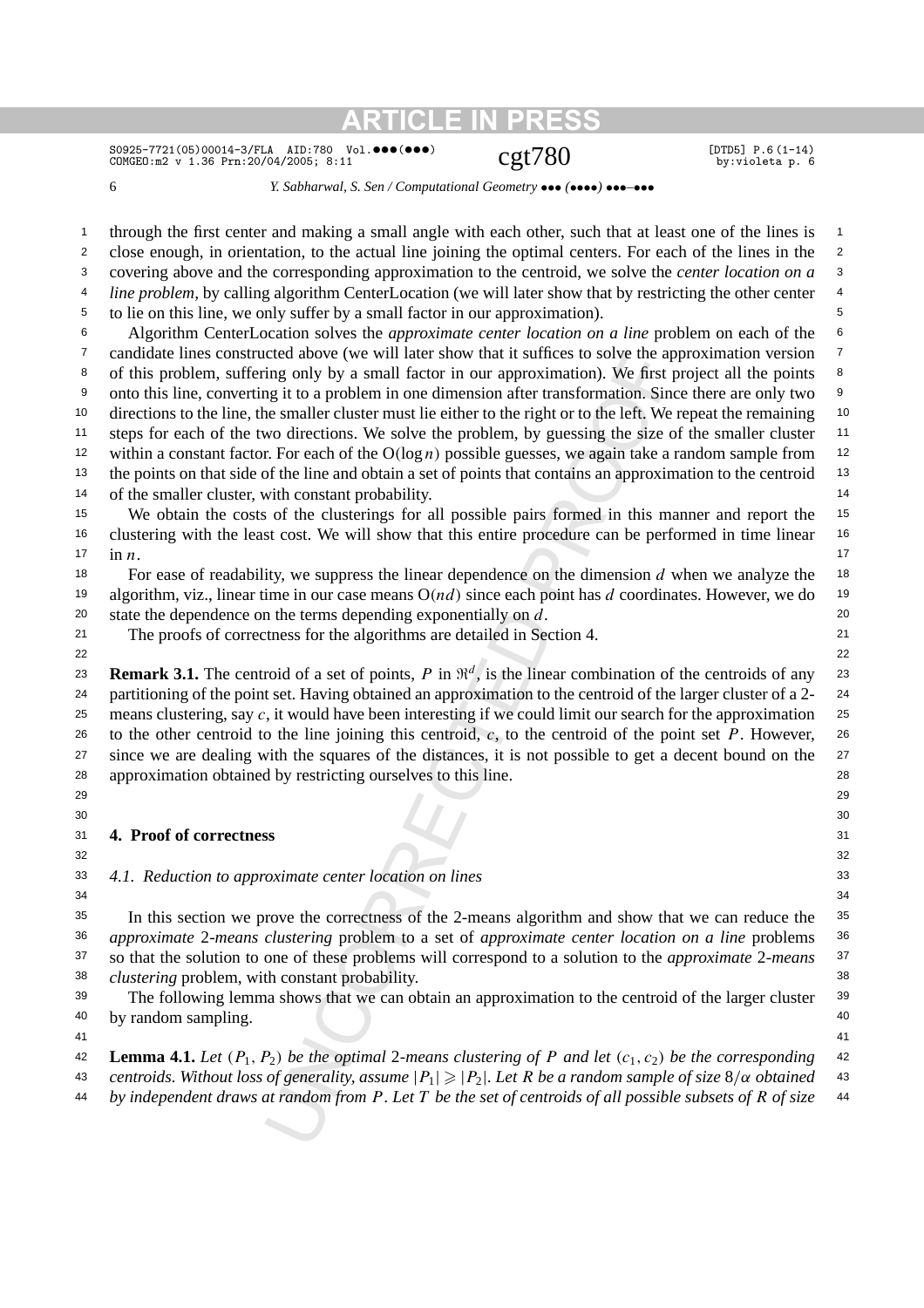S0925-7721(05)00014-3/FLA AID:780 Vol. $\bullet\bullet\bullet\bullet\bullet\bullet$  <br>COMGEO:m2 v 1.36 Prn:20/04/2005; 8:11 <br>COMGEO:m2 v 1.36 Prn:20/04/2005; 8:11 <br>COMGEO:m2 v 1.36 Prn:20/04/2005; 8:11 COMGEO:m2 v 1.36 Prn:20/04/2005; 8:11

1 1 2*/α. Then with constant probability, T contains a point, c* <sup>1</sup>*, that is an α-approximation of the centroid,* 2 *c*<sub>1</sub>*, i.e.,*  $\Delta(P_1, c'_1) \leq (1 + \alpha) \Delta(P_1, c_1)$ . 3 *Moreover,*  $|T| = O((1/\alpha)^{O(1/\alpha)})$ *.* 3

4 4

**Proof.** As  $|P_1| \geq |P_2|$ , with constant probability, the sample *R* contains at least  $2/\alpha$  points of  $P_1$ . Hence, <sup>5</sup> 6 6 by Lemma 2.1, with constant probability, *T* contains an *α*-approximation to the centroid, *c*1, of *P*1.  $7 \text{ Clearly, the size of } T \text{ is } O((1/\alpha)^{O(1/\alpha)})$ .  $\Box$ 

8 8

<sup>9</sup> The following lemma shows that if we have a point  $c'_1$  that is an *α*-approximation to the centroid  $c_1$ <sup>9</sup> <sup>10</sup> of one of the clusters in an optimal 2-means clustering, then the cost of the optimal 2-means clustering <sup>10</sup> 11 induced by  $c'_1$  is within a factor of  $(1 + \alpha)$  of the cost of the optimal 2-means clustering.

**13 Lemma 4.2.** Let  $(P_1, P_2)$  be the optimal 2-means clustering of P and let  $(c_1, c_2)$  be the corresponding  $\frac{13}{2}$ <sup>14</sup> centroids. Let  $c'_1$  be an α-approximation to the centroid  $c_1$ . Let  $c'_2$  be the other center in the optimal <sup>14</sup> <sup>15</sup> 2-means clustering  $(P'_1, P'_2)$  of *P* when center  $c'_1$  is fixed. Then

 $16$ 

18 18

 $12$  and  $12$ 

$$
\Delta(P'_1, c'_1) + \Delta(P'_2, c'_2) \leq (1 + \alpha) \big( \Delta(P_1, c_1) + \Delta(P_2, c_2) \big).
$$

**Proof.** As  $c'_1$  is an  $\alpha$ -approximation to the centroid  $c_1$ , we have,

$$
\Delta(P_1, c'_1) + \Delta(P_2, c_2) \leq (1+\alpha)\Delta(P_1, c_1) + \Delta(P_2, c_2) \leq (1+\alpha)\big(\Delta(P_1, c_1) + \Delta(P_2, c_2)\big).
$$

22 Also, by the optimality of the partitioning  $(P'_1, P'_2)$  when the center  $c'_1$  is fixed, we know that 22

$$
\Delta(P'_1, c'_1) + \Delta(P'_2, c'_2) \leq \Delta(P_1, c'_1) + \Delta(P_2, c_2).
$$

 $25$  Therefore  $25$ Therefore,

26 26 27  $\Delta(P'_1, c'_1) + \Delta(P'_2, c'_2) \leq (1 + \alpha) (\Delta(P_1, c_1) + \Delta(P_2, c_2)).$  □ *.* ✷

28 28 29 The following lemma shows that when a center  $c_1$  is fixed, and  $(P_1, P_2)$  is the optimal 2-means clus- $30$  tering induced by  $c_1$ , and  $c_2$  is the centroid of  $P_2$ , then, instead of finding  $c_2$ , it suffices to find a suitable  $30$  $31$  point on a line that makes a small angle with the line joining  $c_1$  and  $c_2$  at the cost of a small factor in our  $31$ 32 32 approximation.

33 33

SO((1/α)<sup>0(x(x(a)</sup>). □<br>
as shows that if we have a point c'<sub>1</sub> that is an α-approximati<br>
an an optimal 2-means clustering, then the cost of the optimal<br>
a factor of (1+α) of the cost of the optimal 2-means cluste<br>
a fac Lemma 4.3. Let  $c_1$  and  $c_2$  be points in d-dimensional Euclidean space,  $\mathbb{R}^d$ . Let  $(P_1, P_2)$  be the clustering 24 *induced by*  $(c_1, c_2)$ *. Let*  $\ell$  *be the line joining*  $c_1$  *and*  $c_2$ *. Let*  $0 < \beta \leq 1$  *be a given constant. Let*  $\ell'$  *be a line* 35 36 *passing through c*<sup>1</sup> *that makes angle β/*64 *with . Let (P* <sup>1</sup>*, P*3*) be the optimal* 2*-means clustering induced* 37 by  $c_1$  when the other center is also constrained to lie on  $\ell'$ . Let  $c_3$  be the optimal center corresponding 37 *to*  $P_3$ *. Further let*  $c'_3$  *be any other point lying on*  $\ell'$ *, such that,* 

$$
\Delta(P_1'', c_1) + \Delta(P_3', c_3') \leq \left(1 + \frac{\beta}{64}\right) \left(\Delta(P_1', c_1) + \Delta(P_3, c_3)\right)
$$
\n<sup>39</sup>\n<sup>39</sup>\n<sup>40</sup>\n<sup>41</sup>\n<sup>40</sup>\n<sup>41</sup>

42 where  $(P_1'', P_3')$  is the clustering induced by  $(c_1, c_3')$ . Then,

43  
44  
45  
46  
47, 
$$
c_1
$$
) +  $\Delta(P'_1, c_1)$  +  $\Delta(P'_2, c'_3)$   $\leq$   $(1 + \beta)\big(\Delta(P_1, c_1) + \Delta(P_2, c_2)\big).$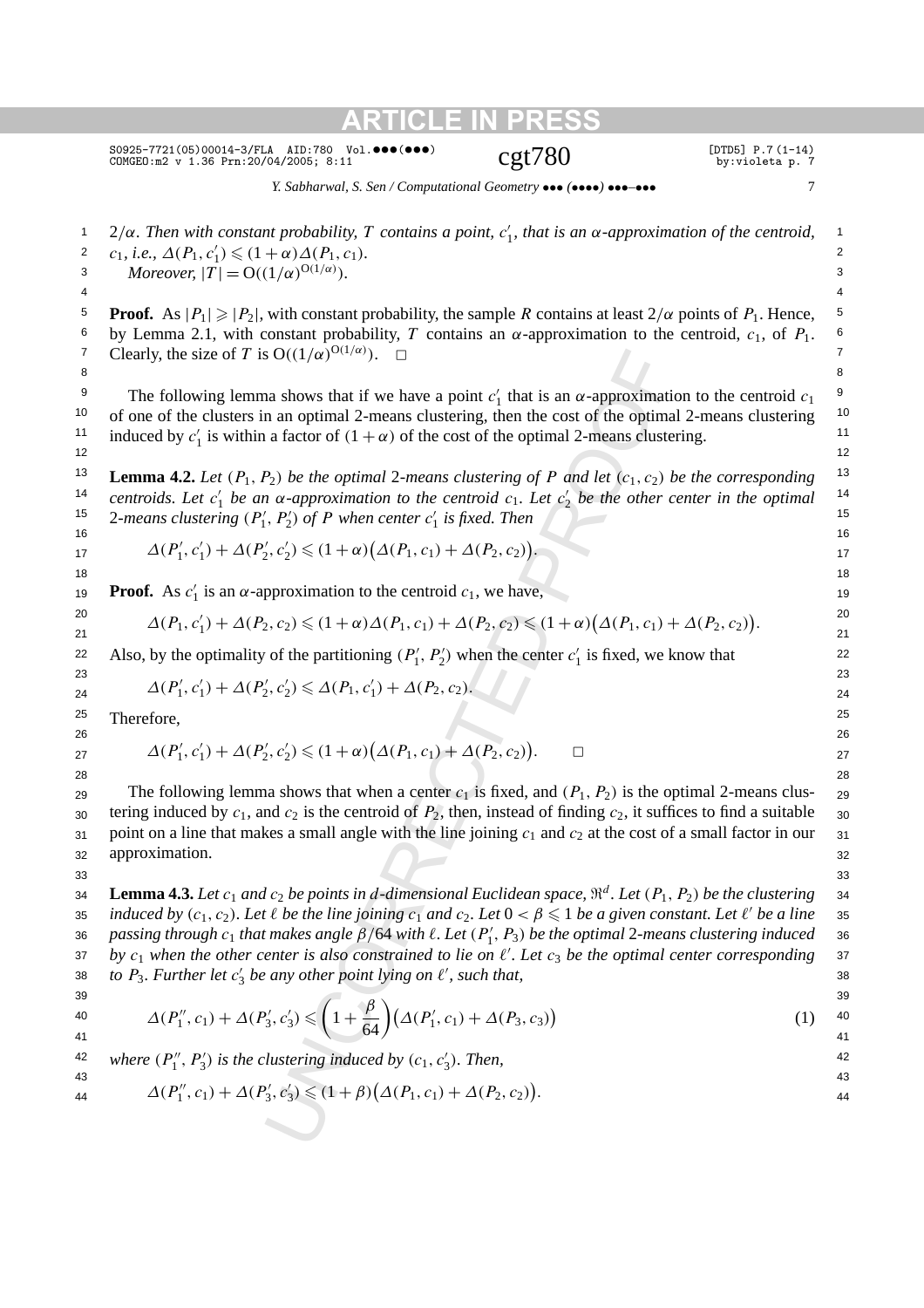S0925-7721(05)00014-3/FLA AID:780 Vol.•••(•••) cgt $780$  [DTD5] P.8(1-14)<br>COMGEO:m2 v 1.36 Prn:20/04/2005; 8:11 cgt780 by:violeta p. 8

#### 8 *Y. Sabharwal, S. Sen / Computational Geometry* ••• *(*••••*)* •••*–*•••

**Proof.** Let  $c'_2$  be the projection of  $c_2$  on  $\ell'$  and let  $(P''_1, P'_2)$  be the clustering induced by  $(c_1, c'_2)$ . By the 2 optimality of the centroids  $(c_1, c_3)$  on the line  $l'$ ,

$$
\Delta(P'_1, c_1) + \Delta(P_3, c_3) \le \Delta(P''_1, c_1) + \Delta(P'_2, c'_2). \tag{2}
$$

5 In the right triangle,  $\Delta c_1 c_2 c_2'$ ,  $\angle c_2 c_1 c_2' \leq \frac{\beta}{64}$  (see Fig. 1). Since  $\tan \theta \leq 2\theta$  for  $\theta \leq 1/2$ , we have, 5  $c_2 c_2'/c_1 c_2 \le \beta/32$  and  $c_2 c_2'/c_1 c_2' \le \beta/32$ . This implies that the pairs of points  $(c_1, c_2)$  and  $(c_1 c_2')$  are 6  $\beta$ /32-near. Therefore, by Lemma 2.2,  $\beta$ 

<sup>8</sup>  
\n<sup>9</sup>  
\n
$$
\Delta(P''_1, c_1) + \Delta(P'_2, c'_2) \leq \left(1 + \frac{\beta}{2}\right) \left(\Delta(P_1, c_1) + \Delta(P_2, c_2)\right).
$$
\n<sup>8</sup>  
\n<sup>9</sup>  
\n<sup>10</sup>

11 From Eqs. (1), (2) and (3), it follows that  $11$ 

12  
\n13  
\n14  
\n15  
\n
$$
\Delta(P''_1, c_1) + \Delta(P'_3, c'_3) \leq \left(1 + \frac{\beta}{64}\right) \left(1 + \frac{\beta}{2}\right) \left(\Delta(P_1, c_1) + \Delta(P_2, c_2)\right)
$$
\n14  
\n15  
\n16  
\n17  
\n18  
\n19  
\n10  
\n11  
\n12  
\n13  
\n14  
\n15

16  $\pi$  cut is a distribution of the set of  $\alpha$  (1/2)  $\alpha$  is 16 <sup>16</sup> The following lemma shows that given a point *p*, it is possible to construct a set of O( $(d/\theta)^d$ ) lines <sup>17</sup>  $18$  18 that is a  $(p, \theta)$ -covering.

**Lemma 4.4.** *Given a point p in d-dimensional Euclidean space,*  $\mathbb{R}^d$ *, and an approximation angle*  $0 < \frac{19}{20}$  $\theta \leq 1$ , we can construct a set Y of  $O((d/\theta)^d)$  lines passing through p, in  $O((d/\theta)^d)$  time, such that given  $\frac{20}{21}$ *a*<sup>21</sup> any line, *l*, passing through *p*, there exists at least one line in *Y* that makes an angle at most  $\theta$  with  $\ell$ . 22 22

**Proof.** Consider a unit *d*-hypercube centered at a point *p*. The *d* hypercube has 2*d* surfaces which are <sup>23</sup> <sup>24</sup>  $(d-1)$ -hypercubes. Consider the partitioning of each of these  $(d-1)$ -hypercubes into smaller equal<sup>24</sup> <sup>25</sup>  $(d-1)$ -hypercubes of side length *x*. Thus we get a set, C of O( $(1/x)^{d-1}$ )  $(d-1)$ -hypercubes. <sup>25</sup>

by Lemma 2.2,<br>  $\frac{d^2}{2}$ ,  $c_2^2$ ,  $\leq (\frac{1+\frac{\beta}{2}}{2})(\Delta(P_1, c_1) + \Delta(P_2, c_2))$ .<br>
and (3), it follows that<br>  $\frac{d^2}{2}$ ,  $c_2^2$ )  $\leq (1 + \frac{\beta}{64})(1 + \frac{\beta}{2})(\Delta(P_1, c_1) + \Delta(P_2, c_2))$ <br>  $\leq (1 + \beta)(\Delta(P_1, c_1) + \Delta(P_2, c_2))$ .<br>  $\Rightarrow$  an sh <sup>26</sup> 26 Consider the set,  $\mathcal{L}$ , of lines passing through the corners of the hypercubes in  $\mathcal{C}$  and the point  $p = \frac{26}{27}$ <sup>27</sup> Clearly the largest angle between any two lines is formed between the lines passing through the opposite<sup>27</sup> <sup>28</sup> two corners of the hypercube located at the center of any surface (side of the *d*-hypercube) as this is the <sup>28</sup> <sup>29</sup> closest  $(d-1)$ -hypercube to *p*. Thus in order to obtain a line covering of angle at most  $\theta$ , it suffices to <sup>29</sup> <sup>30</sup> set *x* small enough to ensure that the angle between these pair of lines is less than  $\theta$ .

set *x* small enough to ensure that the angle between these pair of lines is less than  $\theta$ .<br><sup>31</sup> It can be verified that setting  $x = \theta/\sqrt{d}$  satisfies this condition, as  $\tan \theta \ge \theta$  for  $0 < \theta \le 1$ . Therefore we obtain a set, L, of lines of size  $O((d/\theta)^d)$ . <sup>32</sup>

<sup>33</sup> Fig. 3 illustrates such a line covering for  $d = 2$ . The same can be extended to higher dimensions.<sup>33</sup> 34 Clearly the time required to compute this set of lines is of the same order as its size.  $\square$  35  $35$   $35$ 

<sup>36</sup> The following lemma proves the correctness of the 2-means algorithm.

 38 **Lemma 4.5.** *Given an algorithm* CenterLocation *that determines a (*1 + *δ)-approximate solution to the* 39 *center location on a line problem in time* T *(n, δ), with constant probability, where n is the number of* 40 *input data points*; *the algorithm* 2*-*means *determines a (*1 + *ε)-approximate* 2*-means clustering, with constant probability, in time*  $O((1/\varepsilon)^{O(1/\varepsilon)}(d/\varepsilon)^d \cdot \mathcal{T}(n,\varepsilon/4)).$ 42 42

 $37$  37

**Proof.** Let  $(P_1, P_2)$  be the optimal 2-means clustering and  $(c_1, c_2)$  be the corresponding centroids. 43 44 Step 1 of algorithm 2-means sets  $\alpha$ ,  $\theta$  and  $\delta$  to suitable constants (fractions of  $\varepsilon$ ).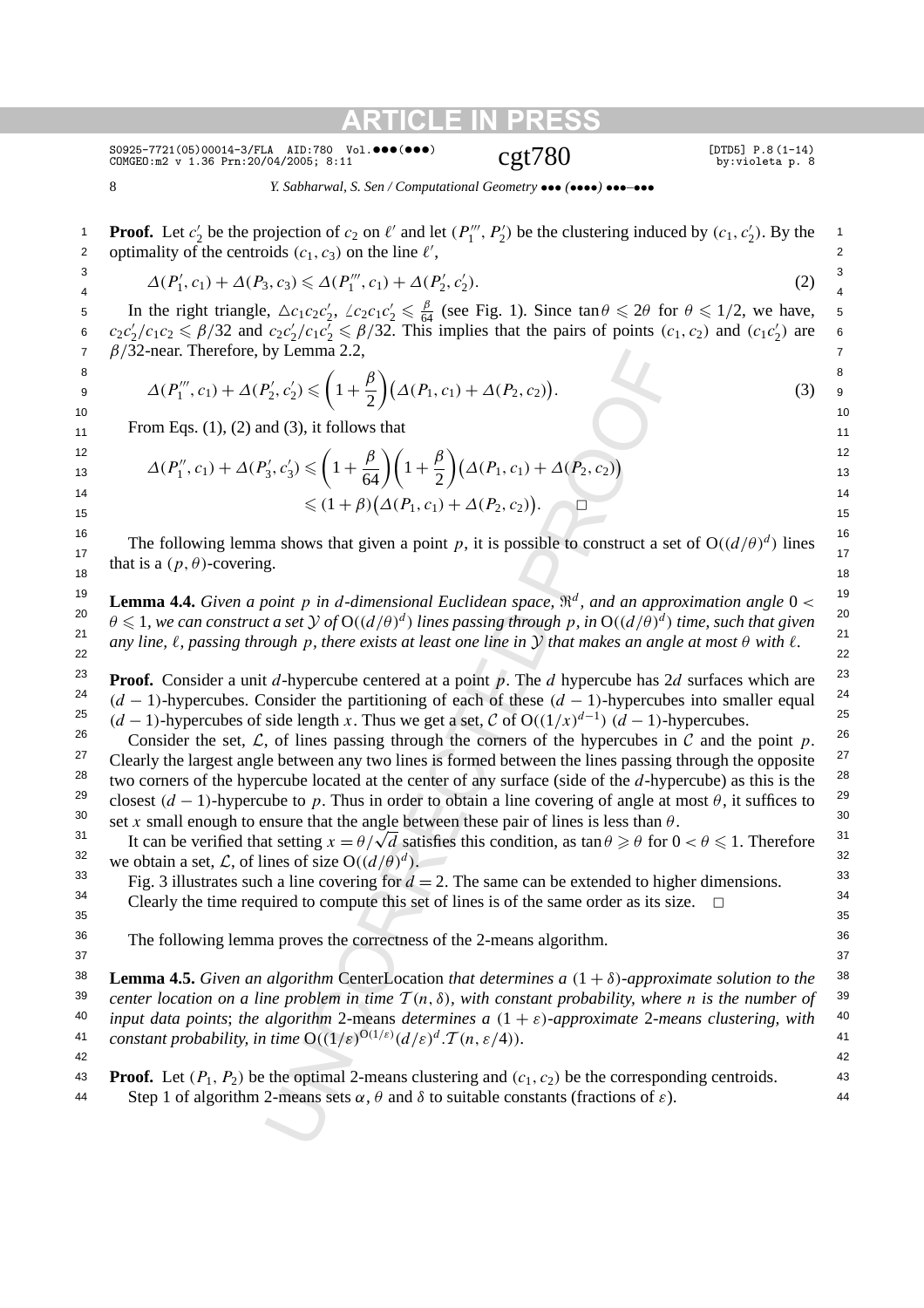

<sup>34</sup> Fig. 4. A  $(p, \theta)$ -covering in 2-dimensions ( $d = 2$ ). (Not all the lines of the covering are shown in the figure.) The largest angle <sup>34</sup> 35 is formed with the hypercube at the center of the surface.

 36 37

38 Applying Lemma 4.1, step 2 of the algorithm determines a set *T* of  $O((1/\alpha)^{O(1/\alpha)})$  points, such that 38 39 at least one of these points is an *α*-approximation to the centroid of the larger cluster, with constant 40 probability. Let  $c'_1$  be such an  $\alpha$ -approximation (if it exists).

41 Step 3 *(a)* of the algorithm determines a *(p, θ)*-covering *y* for every center, *p*, in *T* (including  $c'_1$ ). 41 42 Applying Lemma 4.4, such a covering set of lines can be constructed in time  $O((d/\theta)^d)$  and has size 42 43  $O((d/\theta)^d)$ . Let  $\beta = 64\theta$ . Then, we have  $O((d/\beta)^d)$  lines passing through p, such that for any line 43 passing through *p*, we have a line making an angle at most  $β/64$ .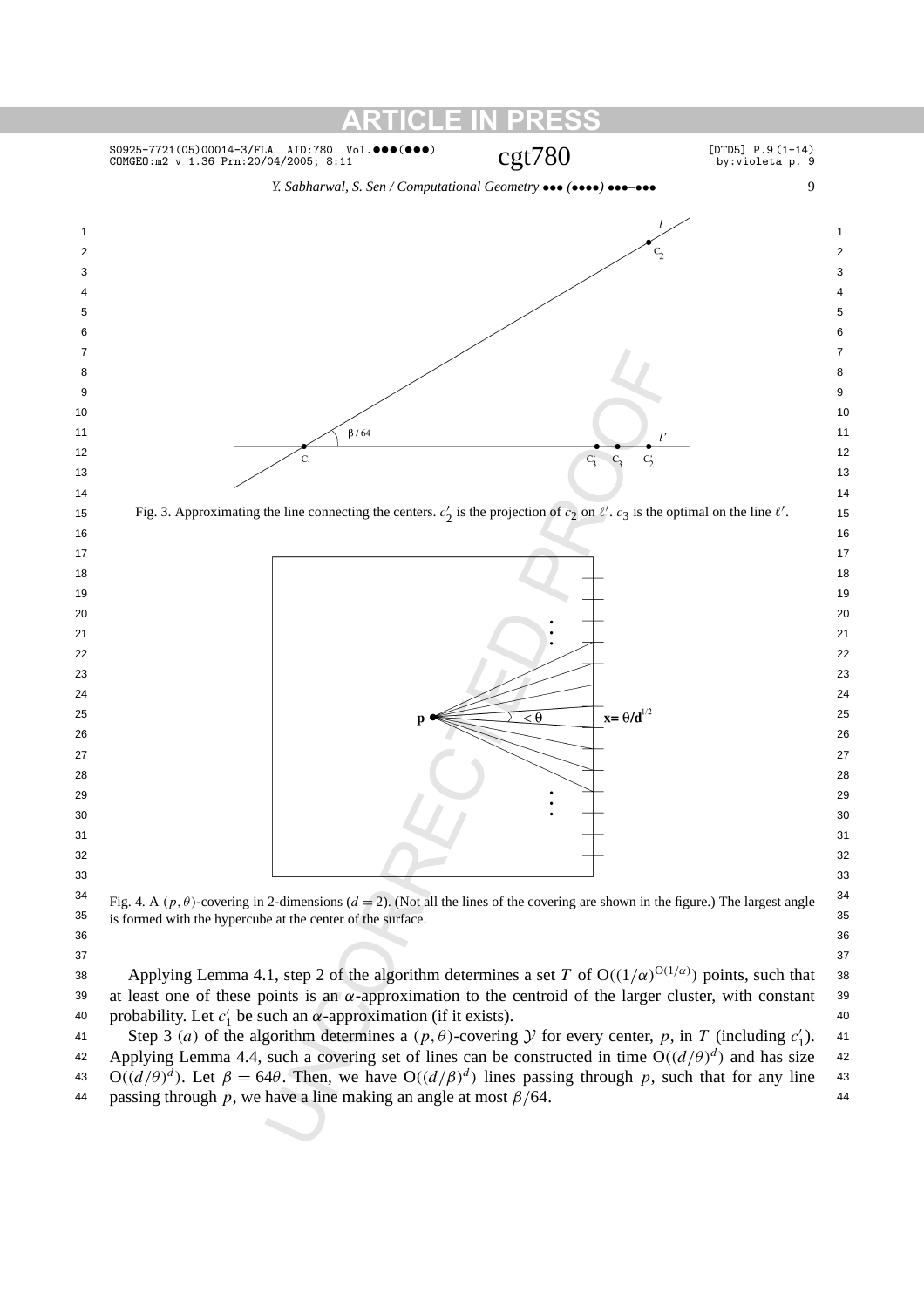$S0925-7721(05)00014-3/FLA$  AID:780 Vol. $\bullet\bullet\bullet(\bullet\bullet\bullet)$  come come come that  $Cgt780$  for the set of the set of the set of the set of the set of the set of the set of the set of the set of the set of the set of the set of th

10 *Y. Sabharwal, S. Sen / Computational Geometry* ••• *(*••••*)* •••*–*•••

or sclastering of  $P$ . With the approprate choices of  $\alpha$ ,  $\beta$  and<br>
so, clustering of  $P$ . With the approprate choics of  $\alpha$ ,  $\beta$ <br>
or, we have a set of  $O((1/\varepsilon)^{O(1/\varepsilon)}(\ln \varepsilon))$  thes, such that, the<br> *er location on* 1 In all, we have  $O((d/\beta)^d)$  lines passing through each of the  $O((1/\alpha)^{O(1/\alpha)})$  candidate centers, resulting 1 2 in a total of  $O((1/\alpha)^{O(1/\alpha)}(d/\beta)^d)$  lines. One of these lines, with constant probability, passes through  $c'_1$ , 2 3 and makes an angle of less than  $\beta$ /64 with the line joining  $c'_1$  and  $c_2$  where  $c_2$  is the other center of the <sup>3</sup> 4 optimal 2-means clustering, when the first center,  $c_1$ ' is fixed. 5 Therefore, applying Lemmas 4.2 and 4.3, the solution to the  $(1 + \delta)$  *approximate center location on*<sup>5</sup> 6 *a line* problem on this line, computed in step  $3 - (b)$  of the algorithm, gives us a  $(1 + \alpha)(1 + \beta)(1 + 6)$ 7 7 *δ)*-*approximate* 2*-means clustering* of *P*. With the appropriate choices of *α*, *β* and *δ* (as specified in 8 step 1 of the algorithm), we have a set of  $O((1/\epsilon)^{O(1/\epsilon)}(d/\epsilon)^d)$  lines, such that, the solution of the  $(1 + 8$ 9 9 *ε/*4*)*-*approximate center location on a line* problem on one of them gives us a solution to the *(*1 + *ε)*- 10 10 *approximate* 2*-means clustering* of *P*, with constant probability. 11 Since we are reporting the minimum cost clustering in step 4 of the algorithm, it is a  $(1 + \varepsilon)$ - *approx*- 11 12 12 *imate* <sup>2</sup>*-means clustering*, with constant probability. ✷ 13 13 14 14 *4.2. Solving the problem for center location on a line*  $15$  15 16 In this section we prove the correctness of the algorithm CenterLocation and show that we can solve 16 17 17 the *approximate center location on a line* problem in linear time. 18 In the following lemma, we show that the center location on a line problem is reducible to one dimen-<br>18  $19$  S10N.  $19$ 20 20 **Lemma 4.6.** Let P be a set of points in d-dimensional Euclidean space,  $\mathbb{R}^d$ . Let  $\ell$  be a given line and let  $\ell_2$  $c_1$  *be a fixed point on*  $\ell$ *. Let*  $P'$  *be the set of points obtained by projecting the points of*  $P$  *on*  $\ell$ *. Consider* 22 23 the problem P, of locating a point  $c_2$  on  $\ell$  such that the clustering of P' induced by  $(c_1, c_2)$  is optimal 23 24 when  $c_1$  and  $c_2$  are constrained to lie on  $\ell$  with  $c_1$  *fixed.* 25 25 *Then, the problem* P *is equivalent to the center location on a line problem. Moreover, an approximate* 26 26 *solution to* P *is also an approximate solution to the center location on a line problem within the same* 27 27 *approximation factor.* 28 28 <sub>29</sub> Proof. Consider the transformation of the original axis to an orthogonal axis in which one of the axis <sub>29</sub> 30 is parallel to  $\ell$ . Let the point  $p_i \in P$  be denoted by the vector  $(x_{i1}, x_{i2},...,x_{id})$  on the transformed <sub>30</sub> orthogonal axis with  $x_{i1}$  being the contribution towards the axis parallel to line  $\ell$ . Let  $c_1$  and  $c_2$  be  $a_{11}$ s<sub>22</sub> represented by the vectors  $(c_{11}, c_{12},...,c_{1d})$  and  $(c_{21}, c_{22},...,c_{2d})$  respectively on the transformed axis. <sub>32</sub> 33 Then the cost of partition  $(P_1, P_2)$  with centers  $(c_1, c_2)$  can be computed as  $d$  34 34 34 35  $\Delta = \sum (x_{ij} - c_{1j})^2 + \sum (x_{ij} - c_{2j})^2$ . 35 36  $p_i \in P_1 j = 1$   $p_i \in P_2 j = 1$  36 37 Now, since  $c_1$  lies on  $\ell$  and  $c_2$  is also constrained to lie on  $\ell$ , therefore minimization of the above cost <sup>37</sup> <sup>38</sup> function can be reduced to the axis parallel to  $\ell$  as follows: 39 39  $40 \hspace{1.5cm} \Delta_1 = \sum_{i=1}^{n} (x_{i1} - c_{11}) + \sum_{i=1}^{n} (x_{i2} - c_{22})$ . 41  $p_i \in P_1$   $p_i \in P_2$  41 42 This is because, the difference in the cost of a point  $p_i \in P$  towards two distinct centers constrained 42 43 to lie on line  $\ell$  is only affected by the component along the axis parallel to  $\ell$ . The cost incurred along all 43 44 the remaining axis remains unaffected. 44 sion. *∆* = *pi*∈*P*<sup>1</sup>  $\sum$ *d j*=1  $(x_{ij} - c_{1j})^2 + \sum$ *pi*∈*P*<sup>2</sup>  $\sum$ *d j*=1  $(x_{ij} - c_{2j})^2$ .  $\Delta_1 = \sum$ *pi*∈*P*<sup>1</sup>  $(x_{i1} - c_{11})^2 + \sum$ *pi*∈*P*<sup>2</sup>  $(x_{i2} - c_{22})^2$ .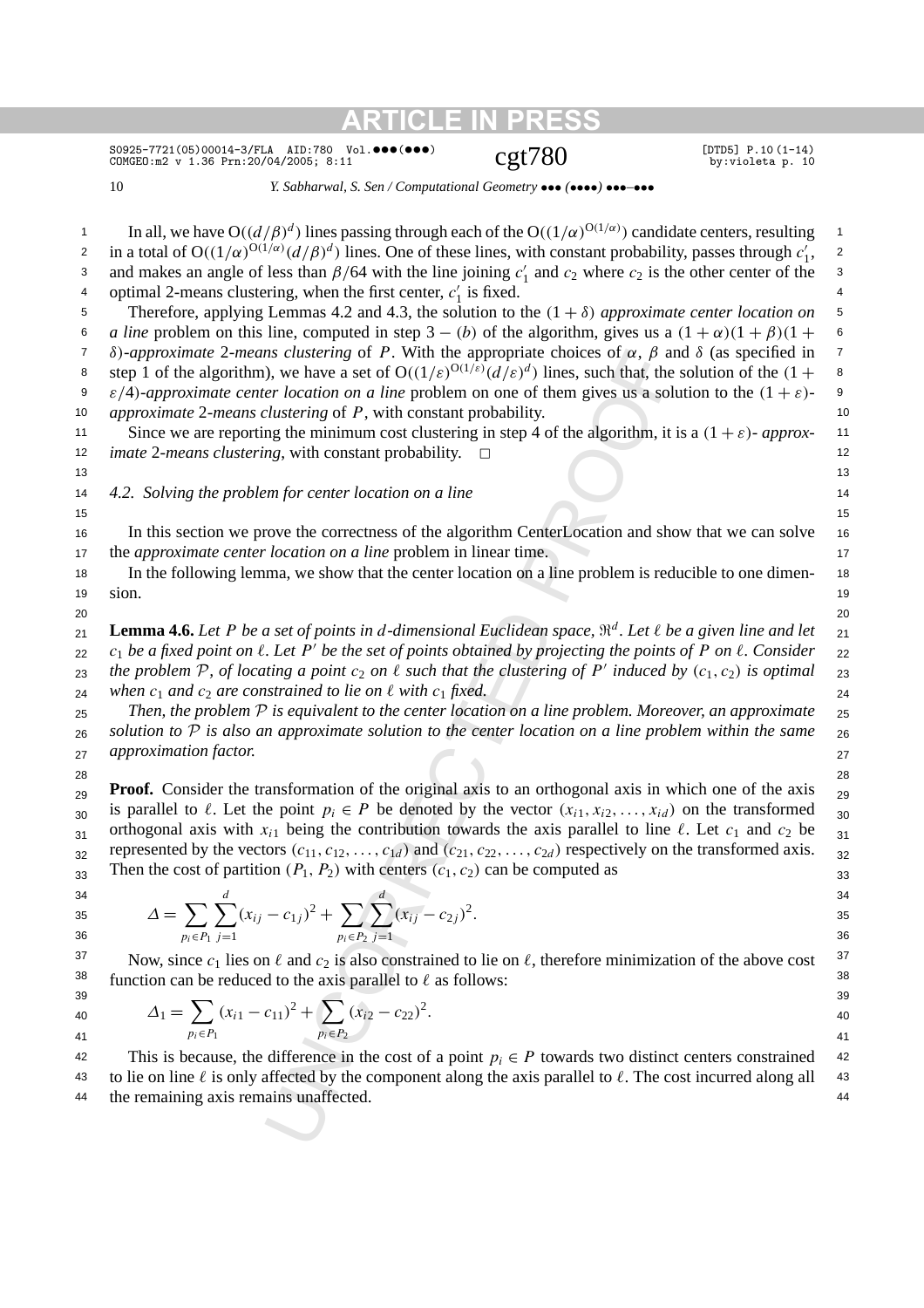$S0925-7721(05)00014-3/FLA$  AID:780 Vol. $\bullet\bullet\bullet(\bullet\bullet\bullet)$  come come come that  $Cgt780$  for the set of the set of the set of the set of the set of the set of the set of the set of the set of the set of the set of the set of th

1 Moreover, we also claim that a  $(1 + \delta)$ -approximate clustering on the single dimension problem cor- $2$  responds to a  $(1 + \delta)$ -approximate clustering in the original space.

3 Let  $(P'_1, P'_2)$  be a  $(1 + \delta)$ -approximate clustering in a single dimension (axis parallel to  $\ell$ ) with centers <sup>3</sup>  $^{4}$   $(c_1, c'_2)$  both lying on  $\ell$ . Then

$$
\Delta((P'_1, c_1) + \Delta(P'_2, c'_2)) \leq (1 + \delta) (\Delta(P_1, c_1) + \Delta(P_2, c_2)),
$$
\n<sup>5</sup>

 $7 \t1.8$ . i.e.,

$$
\sum_{p_i \in P'_1} (x_{i1} - c_{11})^2 + \sum_{p_i \in P'_2} (x_{i2} - c'_{22})^2 \leq (1 + \delta) \left( \sum_{p_i \in P_1} (x_{i1} - c_{11})^2 + \sum_{p_i \in P_2} (x_{i2} - c_{22})^2 \right).
$$

11 Therefore 11 and 11 and 11 and 11 and 11 and 11 and 11 and 11 and 11 and 11 and 11 and 11 and 11 and 11 and 11 and 11 and 11 and 11 and 11 and 11 and 11 and 11 and 11 and 11 and 11 and 11 and 11 and 11 and 11 and 11 and Therefore,

12  
\n13  
\n14  
\n15  
\n
$$
\sum_{p_i \in P'_1} \sum_{j=1}^d (x_{ij} - c_{1j})^2 + \sum_{p_i \in P'_2} \sum_{j=1}^d (x_{ij} - c'_{2j})^2
$$
\n15  
\n16  
\n17  
\n18  
\n19  
\n10

$$
\begin{array}{lll}\n16 & \text{(1 + \delta)} & \left( \sum_{p_i \in P_1} \sum_{j=1}^d (x_{ij} - c_{1j})^2 + \sum_{p_i \in P_2} \sum_{j=1}^d (x_{ij} - c_{2j})^2 \right) \\
18 & \text{(1 + \delta)} & \left( \sum_{p_i \in P_1} \sum_{j=1}^d (x_{ij} - c_{1j})^2 + \sum_{p_i \in P_2} \sum_{j=1}^d (x_{ij} - c_{2j})^2 \right)\n\end{array}
$$

19 as components along all other dimensions are unaffected.  $\Box$  19

21 21 We state here some observations that will be useful in our next proof.

+  $\sum_{p_i \in P_2} (x_{i2} - c'_{22})^2 \le (1 + \delta) \left( \sum_{p_i \in P_1} (x_{i1} - c_{11})^2 + \sum_{p_i \in P_2} (x_{i2} - c'_{22})^2 \right)$ <br>  $y^2 + \sum_{p_i \in P_2} \sum_{j=1}^d (x_{ij} - c'_{2j})^2$ <br>  $\sum_{p_i \in P_2}^d (x_{ij} - c_{1j})^2 + \sum_{p_i \in P_2} \sum_{j=1}^d (x_{ij} - c_{2j})^2$ <br>
If other dimensio 22 22 **Observation 4.1.** Given two points  $(c_1, c_2)$ , let  $H$  be the perpendicular bisector of these points. This <sub>23</sub> 24 hyperplane gives the optimal clustering with fixed centers  $(c_1, c_2)$ . As we move a hyperplane parallel to  $_{24}$ 25  $\mathcal{H}$  in either direction, the cost function of the clustering due to the hyperplane with fixed centers  $(c_1, c_2)$  25  $_{26}$  is a monotonic non-decreasing function. This is clear since, as we move the hyperplane, the cost remains  $_{26}$  $_{27}$  unchanged till we cross a point. When we cross a point, we disassociate this point from its closer center  $_{27}$ <sub>28</sub> and associate it to the further center and this can only result in an increase in the cost of the clustering. <sub>28</sub>

20 20

29 29 30 **Observation 4.2.** Given a set of points, along with the centroid of the set and the cost of the cluster, on <sub>30</sub> 31 addition or removal of a point to/from this set, we can compute the new centroid and the cost of the new <sub>31</sub> cluster in constant time. If **x** is the old centroid of a set *P* of *n* points and  $\mathbf{x}_{n+1}$  is a new point, so that  $\frac{1}{32}$  $P' = P \cup {\mathbf{x}_{n+1}}$  then the new centroid  $\mathbf{x}_{new}$  is obtained as follows:

$$
x_{\text{new}} = \frac{n}{n+1}x + \frac{1}{n+1}x_{n+1},
$$

 $36$  and the cost of the clustering at  $\mathbf{x}_{\text{new}}$  is obtained as follows:

$$
\Delta(P', \mathbf{x}_{\text{new}}) = \Delta(P, \mathbf{x}) + n\Delta(\mathbf{x}, \mathbf{x}_{\text{new}}) + \Delta(\mathbf{x}_{n+1}, \mathbf{x}_{\text{new}}).
$$
\n<sup>37</sup>

<sup>39</sup> It follows that given a 2-partitioning of *P* along with the centroids and the cost of the clustering due to <sup>39</sup> <sup>40</sup> the two partitions, if we move one point from one partition to another partition, then the cost of the new <sup>40</sup> 41 41 clustering and the new centroids can be determined in constant time. 42 42

43 **Remark 4.1.** The Center Location on a line problem is solvable exactly by traversing the points from 43 44 left to right one at a time and updating the cost of the clustering using the above observation. This can 44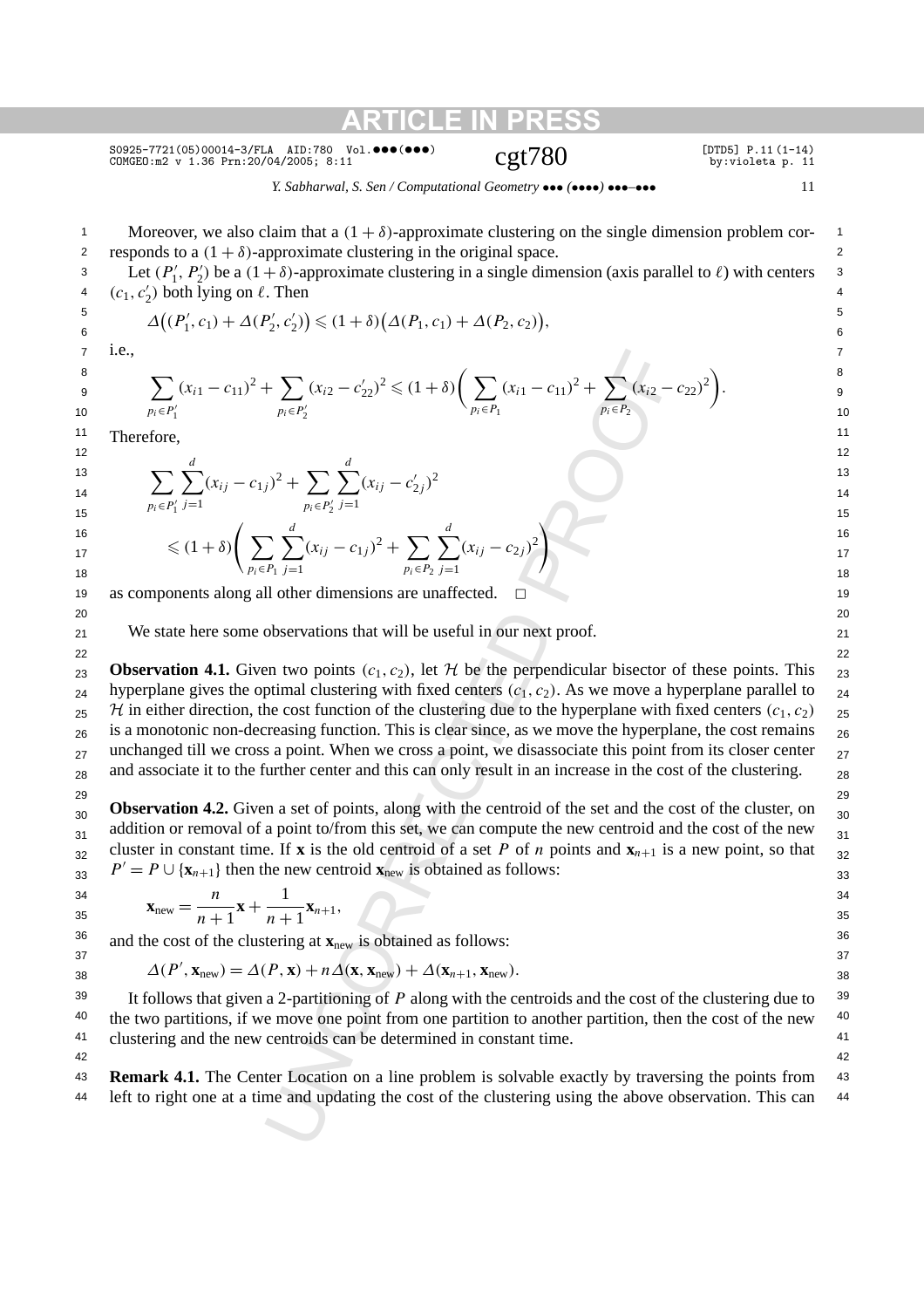$SO(925-7721(05)00014-3/FLA AID:780 Vol. \bullet \bullet (\bullet \bullet \bullet)$  [DTD5] P.12(1-14)<br>COMGEO:m2 v 1.36 Prn:20/04/2005; 8:11 <br>COMGEO:m2 v 1.36 Prn:20/04/2005; 8:11 COMGEO:m2 v 1.36 Prn:20/04/2005; 8:11

12 *Y. Sabharwal, S. Sen / Computational Geometry* ••• *(*••••*)* •••*–*•••

<sup>1</sup> be done in two passes, first assuming the center lies to the right and then assuming that it lies to the left. <sup>1</sup> 2 However, note that this requires  $O(n \log n)$  time as the points have to be sorted before the traversal can 2 3 3 be performed. Our goal is to achieve linear running time.

5 5 In the following lemma, we prove the correctness of the algorithm CenterLocation and determine its 6 6 running time.

 $7$ **Lemma 4.7.** Let P be a set of points in d-dimensional Euclidean space,  $\mathbb{R}^d$ , and  $\ell$  be a given line. Let  $c_1$  g  $_9$  *be a fixed point on*  $\ell$ *. Then, algorithm* CenterLocation *determines in time*  $O((1/\delta)^{O(1/\delta)}n)$ *, a point c*<sup>1</sup><sub>2</sub> such  $_9$ *that with constant probability, the cost of the clustering induced by*  $(c_1, c'_2)$  *is within a factor of*  $(1 + \delta)$  <sub>10</sub> 11 of the cost of the clustering induced by  $(c_1, c_2)$ , i.e.,

12  $\Delta(P'_1, c_1) + \Delta(P'_2, c'_2) \leq (1 + \delta) (\Delta(P_1, c_1) + \Delta(P_2, c_2))$ 

<sup>13</sup> where  $c_2$  *is the point on*  $\ell$  *for which the clustering of*  $P$  *induced by*  $(c_1, c_2)$  *is optimal when*  $c_1$  *is fixed,*  $14$   $(12)$   $(13)$   $(14)$   $(15)$   $(15)$   $(17)$   $(17)$   $(18)$   $(19)$   $(19)$   $(19)$   $(19)$   $(19)$   $(19)$   $(19)$   $(19)$   $(19)$   $(19)$   $(19)$   $(19)$   $(19)$   $(19)$   $(19)$   $(19)$   $(19)$   $(19)$   $(19)$   $(19)$   $(19)$   $(19)$   $(19)$  $(P_1, P_2)$  *is the corresponding partitioning of the points and*  $(P'_1, P'_2)$  *is the partitioning of P induced by*  $\frac{14}{15}$  $16 \t{10}$  $(c_1, c'_2)$ *.* 

**Proof.** Step 1 of algorithm CenterLocation projects the points *P* onto the line  $\ell$ . Applying Lemma 4.6, <sup>18</sup> the problem of solving the *approximate center location on a line* problem is equivalent to solving the <sup>18</sup> <sup>19</sup> approximate version of the problem after projecting the points on  $\ell$ .

<sup>20</sup> Step 2 of the algorithm assumes the center of the smaller cluster lies to the right of  $c_1$  (The case when <sup>20</sup> <sup>21</sup> the center lies to the left of  $c_1$  is handled similarly in step 3.) In each iteration half the remaining points  $\frac{21}{2}$ <sup>22</sup> from the left side are eliminated as in step 2(a) of the algorithm. Suppose in the current iteration we have <sup>22</sup> <sup>23</sup> a set *M* of *m* points. Initially  $m = n$ . We first locate the mid-point in *M*, i.e.,  $m/2$ th point, say *q*. This<sup>23</sup> takes  $O(m)$  time and partitions the point set, *M*, into two sets  $M_L$  and  $M_R$ .  $M_R$  is the remaining points  $\frac{24}{\epsilon}$ <sup>25</sup> after elimination. Thus,  $M_R$  can be obtained from the points remaining in the previous iteration in O(*m*)<sup>25</sup>  $\frac{26}{100}$   $\frac{1}{20}$   $\frac{26}{100}$   $\frac{26}{100}$   $\frac{26}{100}$   $\frac{26}{100}$   $\frac{26}{100}$   $\frac{26}{100}$   $\frac{26}{100}$   $\frac{26}{100}$   $\frac{26}{100}$   $\frac{26}{100}$   $\frac{26}{100}$   $\frac{26}{100}$   $\frac{26}{100}$   $\frac{26}{100}$   $\frac{26}{100}$   $\$ time.

Clearly, in some iteration, the number of points remaining,  $|M_R|$ , will be at most twice the size of  $P_2$ <sup>27</sup> <sup>28</sup> and  $P_2$  will be contained in  $M_R$ . Also, since the number of points are being halved in each iteration, the <sup>29</sup> number of iterations required is at most  $\log n$ .

a set of points in d-dimensional Euclidean space,  $\mathfrak{R}^d$ , and  $\ell$  is<br>en, algorithm CenterLocation determines in time O((1/8)<sup>O(1</sup><br>politic); the cost of the clustering induced by  $(c_1, c'_2)$  is within<br>engineed by  $(c_1$ <sup>30</sup> Assuming that we have the right partition, in step 2(b) of the algorithm, we randomly sample a set <sup>30</sup> <sup>31</sup> R of 8/ $\delta$  points from  $M_R$ . Note that although we only require 2/ $\delta$  points to approximate the centroid<sup>31</sup> <sup>32</sup> (Lemma 2.1), we take ample points in order to sample  $2/\delta$  points from  $P_2$  with constant probability, <sup>32</sup>  $33$  since we are approximating its size within a factor of 2. In step 2(c) of the algorithm, we now take all  $33$ <sup>34</sup> possible subsets of the random sample *R* of size  $2/\delta$  and compute their centroids. Note that there are <sup>34</sup> <sup>35</sup> O((1/δ)<sup>O(1/δ)</sup>) such points. With constant probability, one of these is a δ-approximation to the centroid <sup>35</sup>  $36$  of **P**, i.e.  $36$ of *P*2, i.e.,

$$
\Delta(P_2, c'_2) \leqslant (1+\delta)\Delta(P_2, c_2). \tag{33}
$$

39 Therefore, 39 Therefore,

$$
\Delta(P'_1, c_1) + \Delta(P'_2, c'_2) \leq \Delta(P_1, c_1) + \Delta(P_2, c'_2) \leq \Delta(P_1, c_1) + (1 + \delta)\Delta(P_2, c_2)
$$
\n<sup>40</sup>

42 
$$
\leq (1+\delta)\big(\Delta(P_1,c_1) + \Delta(P_2,c_2)\big).
$$

43 In step 2(d) of the algorithm, we compute the cost of the clustering. We now show that the clustering 43 44 44 cost can be computed in time linear in the number of remaining points. In each iteration, we are dealing

4 4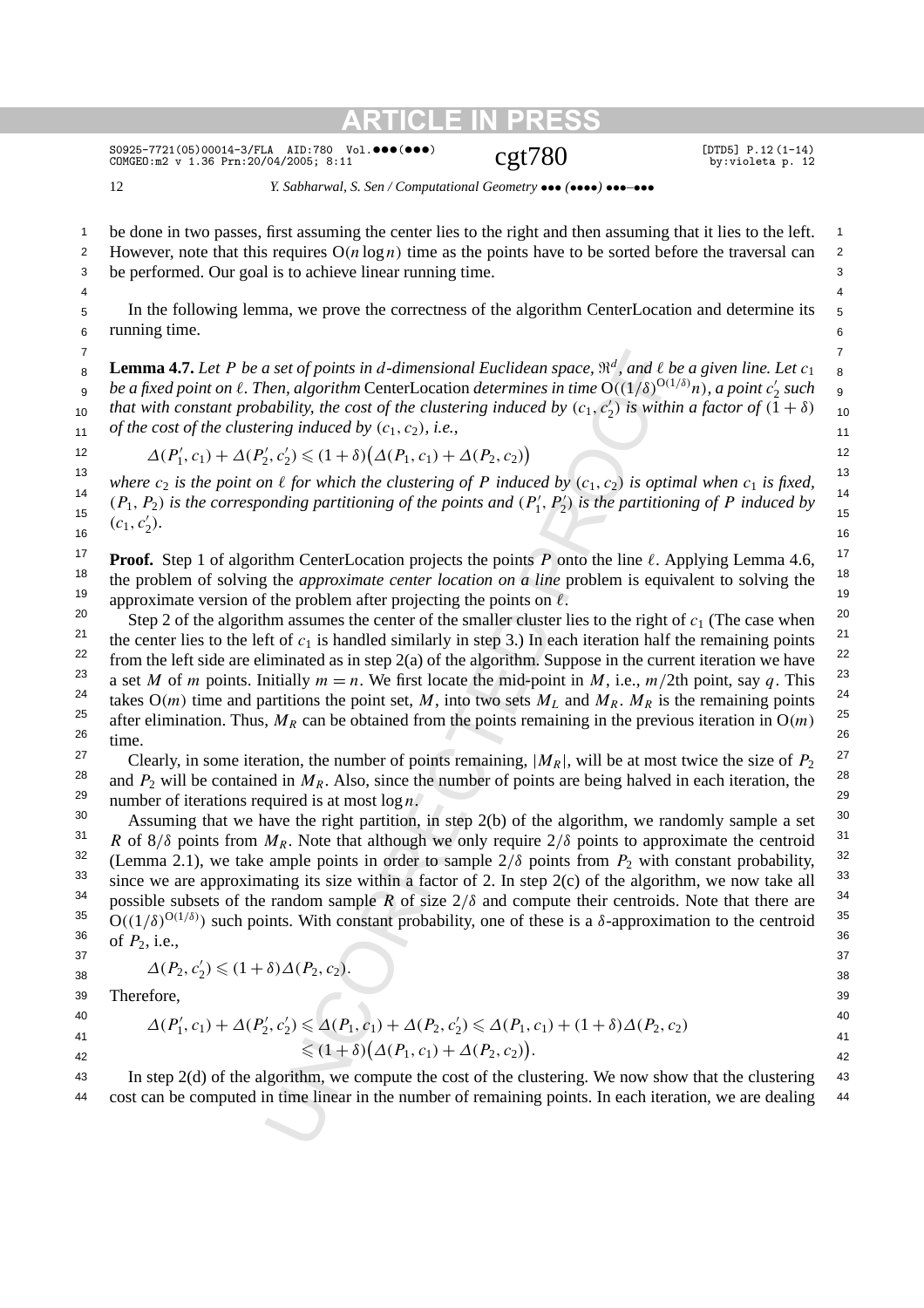

Fig. 5. Sampling recursively by guessing the size of  $|P_2|$ .<br>
On the previous iteration. Let q be the mid point of M as a<br>
partitioning at q can be determined in  $O(m)$  time. This is<br>
of the clustering due to  $(M, P \setminus M)$  f 13 already know the cost of the clustering due to  $(M, P \setminus M)$  from the previous iteration and therefore we 13 14 can partition the set *M* into  $M_L$  and  $M_R$  in O(*m*) time and then apply Observation 4.2 over the set  $M_L$ . 15 Note that in the current iteration we perform the sampling necessary for the guess  $m/4 \leq |P_2| \leq m/2$ . 15 16 Let  $\mathcal{H}'$  be the corresponding perpendicular bisecting line. If  $\mathcal{H}'$  lies to the right of *q*, as we have already 16 17 computed the cost of the clustering due to the partitioning at  $q$ , we only need to alter the cost over the 17 18 remaining points in  $M_R$  which is at most  $m/2$  and can be done in time  $O(m)$  by applying Observation 4.2 18 19 at most  $m/2$  times. If  $\mathcal{H}'$  is to the left of q, let  $\mathcal H$  be the optimal line bisecting the line joining the centroids 19 20  $(c_1, c_2)$ . In our current guess,  $m/4 \leq P_2 \leq m/2$ . Therefore, the line  $H$  must lie to the right of *q*. Due to 20 21 Observation 4.1, the cost of the clustering due to the line  $\mathcal{H}''$ , passing through *q* and parallel to  $\mathcal{H}$ , must 21 be between that of H and H'. Thus, if H' defines a  $(1 + \delta)$ -*approximate* 2-*means clustering*, then so does <sup>22</sup>  $23$  H'' for which we already know the cost. Hence we have restricted ourselves to altering the cost known at  $23$ <sup>24</sup> q only over the set  $M_R$  for each of the candidate centers. Hence the time required to compute the cost of <sup>24</sup> <sup>25</sup> the clustering in each iteration is  $O(m)$ . <sup>25</sup>

<sup>26</sup> As we are always recurring into the right half, the running time of this algorithm is characterized by  $26$ <sup>27</sup> the recurrence relation,  $T(n) = T(n/2) + cn$ , which is linear in *n*. Performing the same steps in the other <sup>27</sup> <sup>28</sup> direction in step 3 of the algorithm at most doubles the running time.

<sup>29</sup> In step 4, we return the minimum of the costs of the clusterings due to the pairs formed from these <sup>29</sup> <sup>30</sup> centers with  $c_1$  fixed. This gives us a  $(1 + \delta)$ -approximation to the *center location on the line* problem, <sup>30</sup>  $\frac{31}{32}$  with constant probability.  $\Box$  $32$   $32$ 

34 Putting everything together, we obtain the main result of the paper: 34

36 36 **Theorem 4.8.** *Algorithm* 2*-*means*, using algorithm* CenterLocation*, determines a (*1 + *ε)-approximate*  $^{37}$  2-means clustering of a point set P in  $\mathbb{R}^d$  in time  $O((1/\varepsilon)^{O(1/\varepsilon)}(d/\varepsilon)^d n)$ , with constant probability. 38 38

39 39 **Proof.** By Lemma 4.7, algorithm CenterLocation solves the  $(1 + \delta)$ -*approximate center location on a*<sub>40</sub>  $\mu_1$  *line* problem in time O $((1/\delta)^{O(1/\delta)}n)$ .

<sub>42</sub> Therefore, applying Lemma 4.5 and using the fact that the algorithm CenterLocation is invoked with <sub>42</sub>  $\delta = \varepsilon/4$ , we conclude that the algorithm 2-means solves the *approximate* 2-means clustering problem in  $\epsilon$ <sub>43</sub>  $44$  time  $O((1/\varepsilon)^{O(1/\varepsilon)}(d/\varepsilon)^d n)$ .  $\Box$ 

33 33  $35$  35